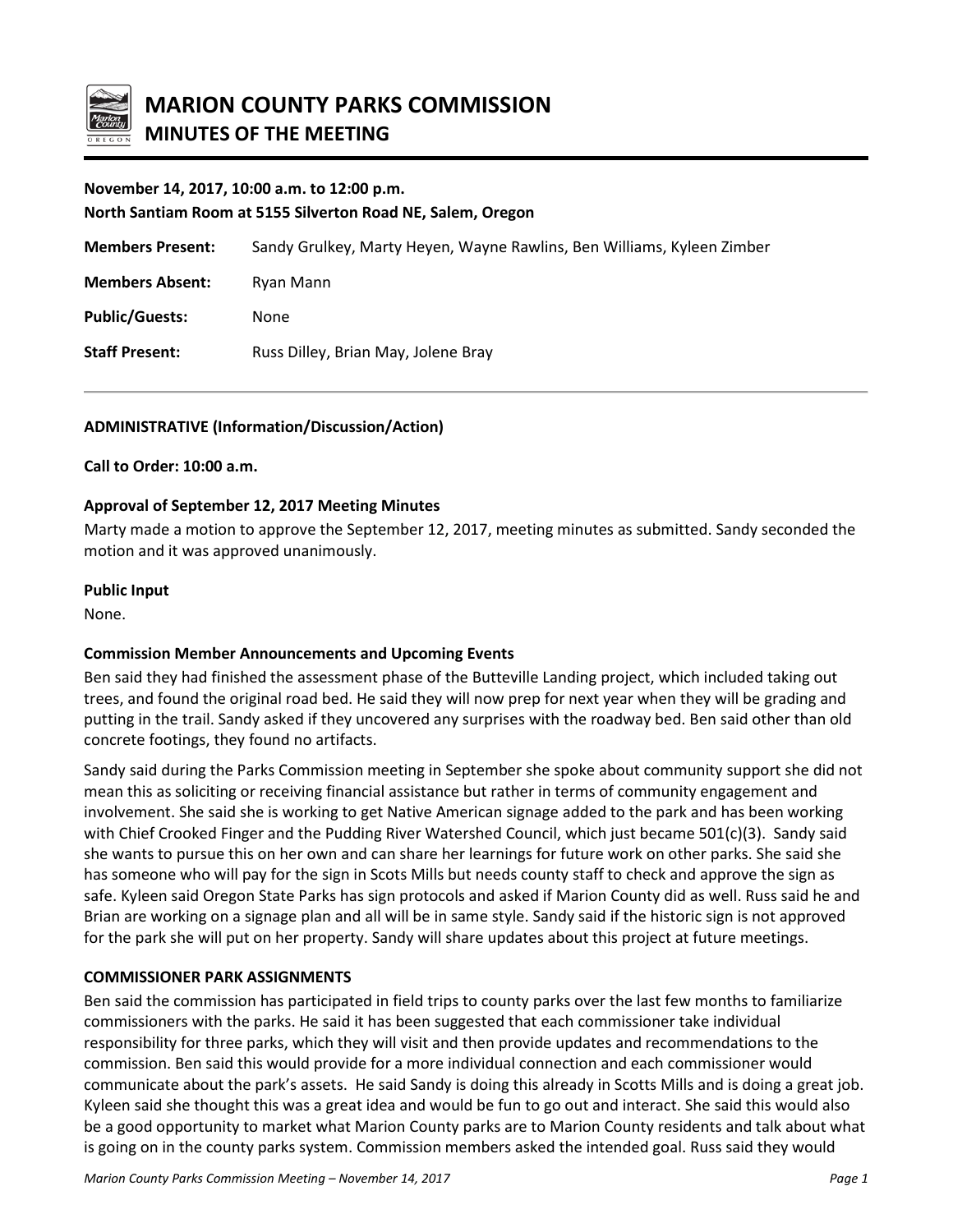take the Parks Master Plan, view the assigned park and current recommendations, and come back and make new recommendations to group. Brian said staff would benefit from commissioner's input about issues such as whether there are enough restrooms in each park and if improvements are needed (such as walking paths) in certain parks. Brian said he doesn't want to give everyone a checklist because he wants people to have wide open experience so they can view everything about park. Wayne said this undertaking is a noble idea and will support if the group agreed to revisit in one year to see if it's performing the way the commission expected to see if it should be revised or discontinued. The commission agreed and the following park names were drawn:

| Ben             | Kvleen    | <b>Marty</b> | Rvan              | Sandy               | <b>Wavne</b>      |
|-----------------|-----------|--------------|-------------------|---------------------|-------------------|
| Spong's Landing | Parkdale  | Auburn       | Roger's Wayside   | Labish              | Denny             |
| Aumsville       | Jorvville | Eola Bend    | St. Louis Ponds   | <b>Scotts Mills</b> | <b>Bonesteele</b> |
| Niagara         | Minto     | Salmon Falls | <b>Bear Creek</b> | Packsaddle          | North Fork        |

Commissioners were given a master key to let themselves into closed parks.

## **MASTER PLAN TEMPLATES**

Ben said handwritten notes were being typed up. Brian said he will bring the updated list, 3-hole punched to next meeting.

# **2017/18 PROJECTS AND BUDGET**

Brian said parks received generous general funds, which Russ has been very good on spending and always finds ways for saving. He said Russ did too good a job next year because it wasn't all spent so he is putting together a spending tracker to make sure it is all used. Brian said everything on the list has been funded except next year's staffing. He said he and Russ will give a parks update to the board of commissioners at a Work Session on December 5 and will ask for additional staffing. Brian said they will also shift funding from the Bear Creek Park parking lot to the Scotts Mills Park access road because the road crew will be chip sealing on North Fork Road and will also do Bear Creek Park. He said the Niagara Park stairs assessment has been completed and the stairs are fine so funding will be shifted to the Scotts Mills Park. Brian said they have also started prepping for the picnic area upgrade at North Fork Park. Brian said the parks budget has doubled from previous years.

# **FUTURE TOPICS / EMERGING ISSUES / OTHER BUSINESS**

### **Staff Updates**

- Russ said parks on the North Fork Corridor are closed but road fee boxes are still out. He said the first fee box on North Fork Road is used most frequently. Russ said some fee boxes have been stolen and some have been found on Gates Hill Road, on Forest Service roads, and in the bushes at Bear Creek Park. He said they did very well for first season, and collected \$24,526 in fees and sold 125 annual passes at \$30 each.
- Russ said Bear Creek Campground had 391 campsites used in 2017. Marty said would it would be nice to have a layout of the park that includes camp sites and maximum length allowed. She asked if there is a way to check and see if the one RV site is vacant without driving out. Russ said they are working to establish communication between the camp host and PW Dispatch so public can call them.
- Russ said Bear Creek Park was closed early this year because the lock was broke off the wheel house and it looked like they were trying to steal the safe.
- Russ said all seasonal county parks are closed and will reopen on May 1, except for St. Louis Ponds, which will reopen on March 1.
- Russ said staff painted restrooms and did good job. He said gates have been repainted and a lot of signs replaced. Russ said staff did a lot of trail clearing near the end of the season and at Minto Park cleared a trail 12' wide and ¼ mile long.
- Russ said due to the parks staff hired this summer, they started improving the curb appeal of parks including Labish, which was a huge improvement.